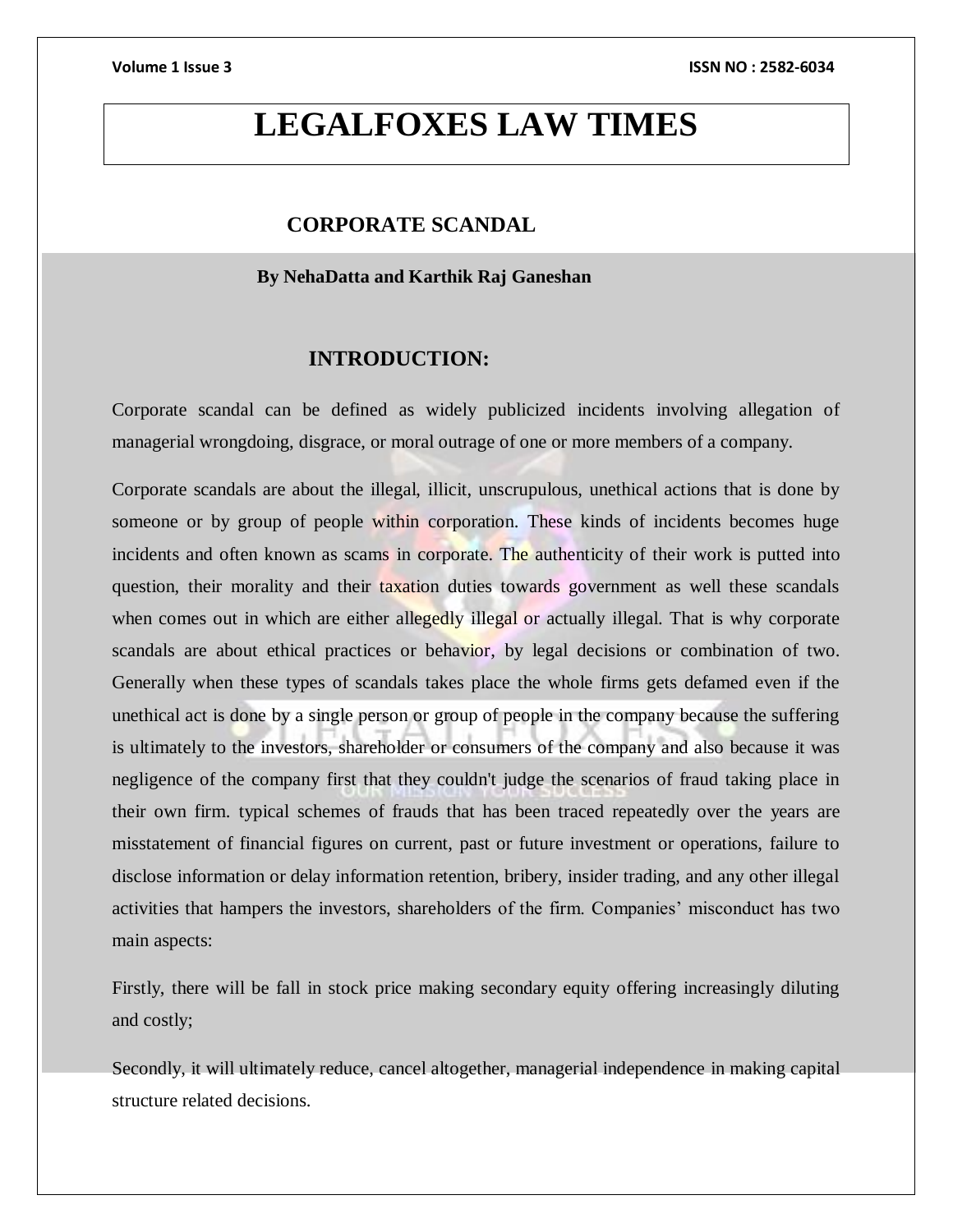Managers, arguably, are aware of the risks associated with malpractices and therefore have strong incentive to make best out of it while it lasts. It is then obvious that will exploit this information to increase the amount of funds they collect to anticipate to potential capital constraints after scandal eruption. Funds can be utilized in various ways: to rebalance their low cost of financial structure of company, to enhance the liquidity stock, todeliver a steady stream of cash flows, distribute payments their investors and shareholders.

#### DIFFERENT KINDS OF FRAUDS:

The impact of fraud can be big on organization. it can significantly make difference to financial position of the organization.

### FINANCIAL STATEMENT FRAUD:

This type of fraud is not very popular but this endangers the company to extent of defaming company and putting its shareholder s investments to risk. this fraud is done in following ways: overstating revenue, earnings and assets along with liabilities. Generally, by overstating revenue, earnings and assets the corporate tries to get rid of their taxation liabilities.

#### ASSET MISAPPROPRIATION:

This one is one the most common frauds that fall into the category of assets misappropriation, which businesses that closely related are endangered to.

#### SKIMMING OF CASH AND CASH LARCENY:

This involves withdrawing of cash before it even enters into company's accounting system. It's very hard to recover this loss in this type of fraud because its tuff to find evidence of how much and when cash is withdrawn from unrecorded amount of cash. it is more of sophisticated and popular choice of people to do fraud. Checking tampering, accounts receivable skimming, fake billing schemes, payroll schemes, fake or duplicate expenses reimbursement schemes and inventory schemes are also common examples of assets misappropriations.

### MISUSE OF COMPANY ASSETS: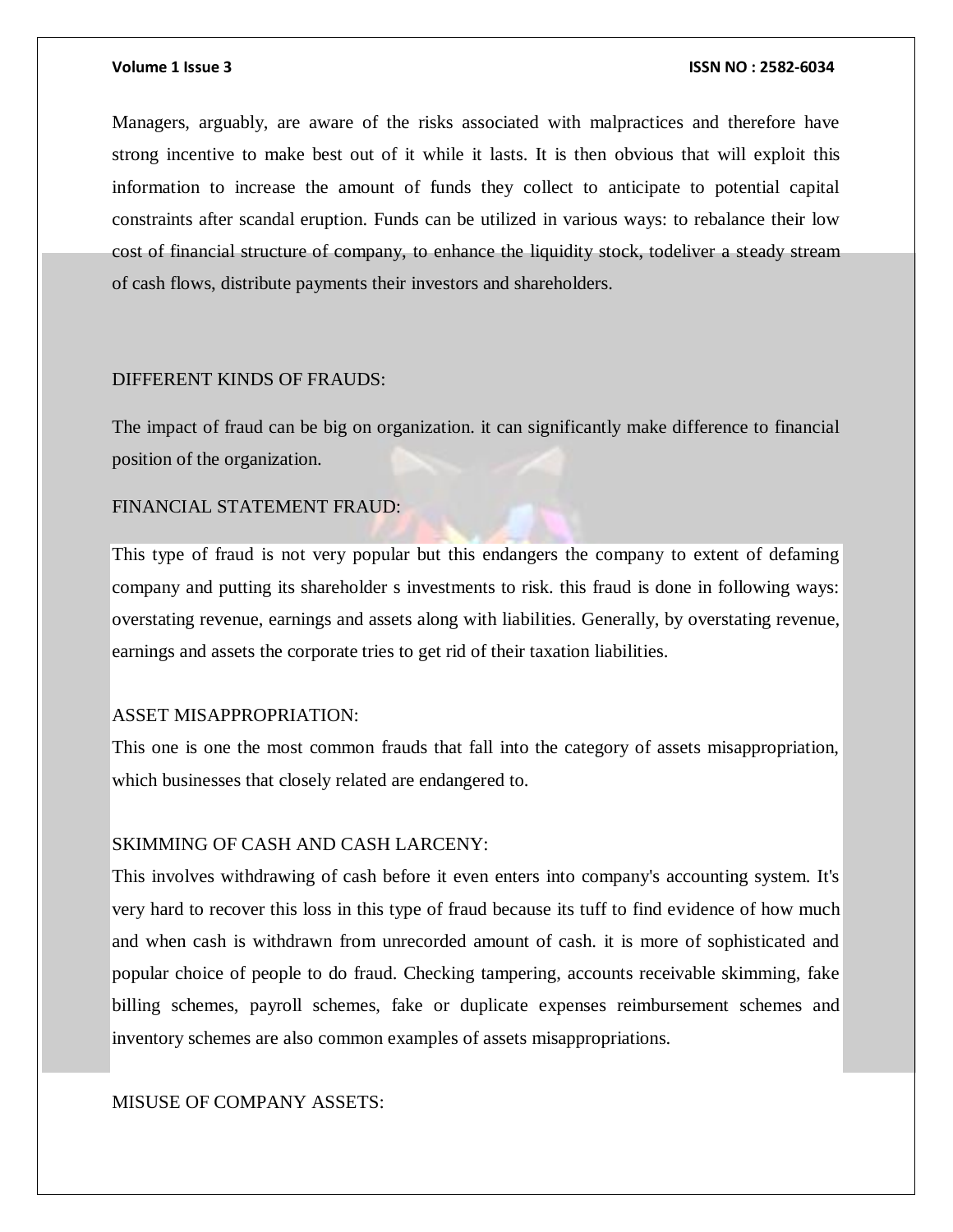This type of fraud which is very common the assets are bought by company are misused by the company in many ways or sometimes this also happens that they are bought by managers on account of company and never show it in their books of accounts and even if they show they are not used well for the company completely. Which later also leads to liability to the others.

### THEFT OF INTELECTUAL PROPERTY AND TRADE SECRETS:

As of now in modern times our world is driven by IT sector, there is a lot of theft of intellectual property and trade secrets is taking place quite frequently.

### HEALTHCARE, INSURANCE AND BANKING:

These industries are where billions of dollars are flowing through their systems, making them primary most target for this type of fraud. Bogus health, insurance claims and fraudulent bankruptcies are all ways individuals commit this type of fraud.

### CONSUMER FRAUD:

Many people are targeted through cons, bogus telemarketing, email id theft, ponzi schemes, and other schemes, are all victim of consumer frauds. Frauds can take any shapes and can impact an organization in many ways not just financially.

### HOW CAN CORPORATES PREVENT SCANDALS?

### REWARD HONESTY:

We can prevent scandal by rewarding the honesty of employees rather than merely encouraging it. Some companies have a values statement or code of ethics that emphasizes honesty, but they still pay and promote salespeople based on the sales figures alone or give bonuses to supervisors based on short term profits without any other consideration. In such cases there are high chances that employees will go by unfair means to meet the sales target in order to gain the reward money/benefits. Hence the company's incentive structure programs should be based on employees ethics, behaviour compliance also in addition to volume targets. The companies should offer incentive trips in a team or individual instead of hard cash in order to avoid corruption and encourage fair competition among employees.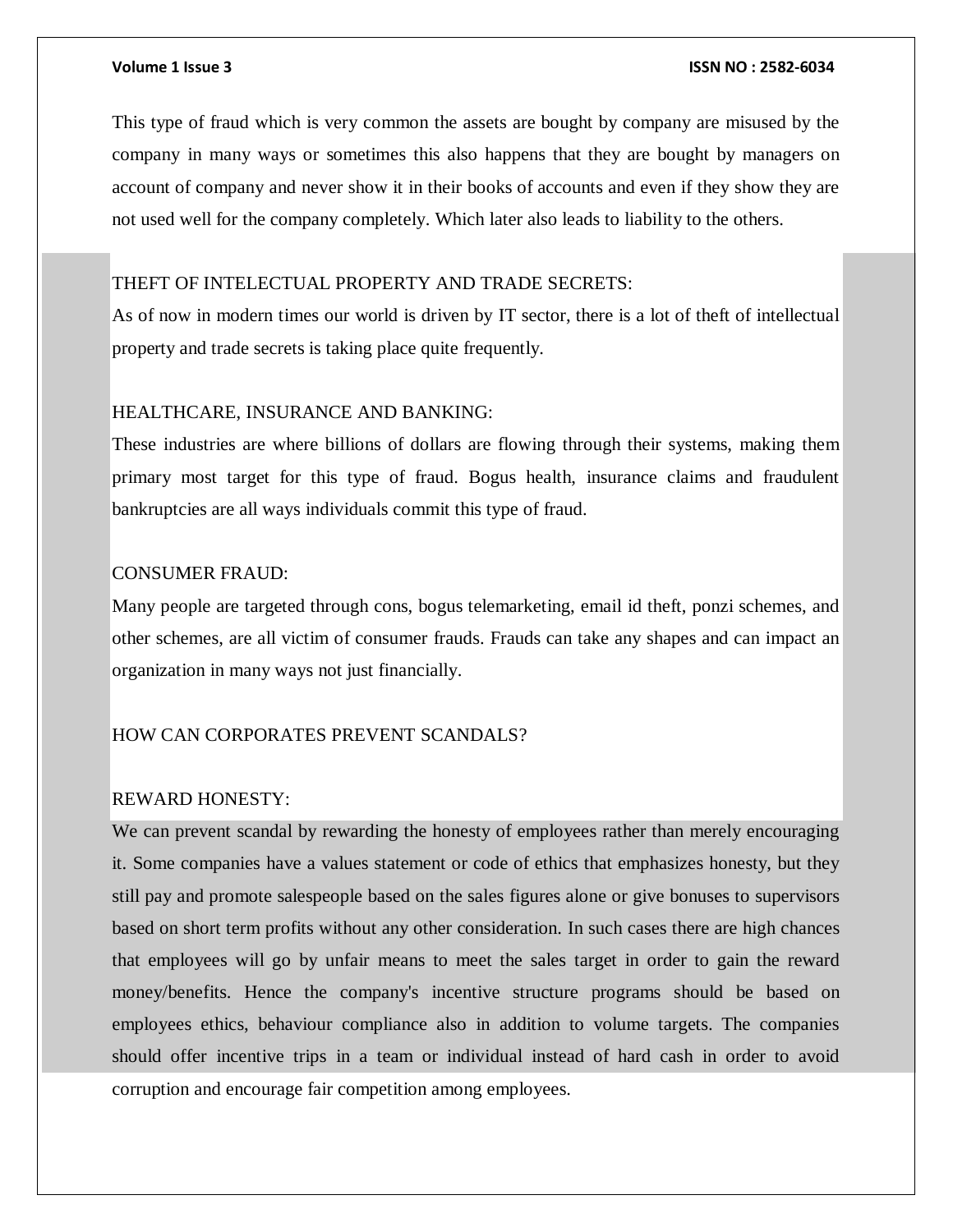### CHANGING THE CULTURE:

Once unethical corporate culture is established, it is very difficult to root out. Even honest employees will be under constant pressure to conform to the prevailing culture. One way to solve this problem is to encourage employees who are honest and follow ethics & compliance in their day to day work. The companies should also reward and recognize honest employees to set an example for other and give encouragement to the other employees to practice ethical behaviour in their business dealings as well in their personal life. United Airline's incident took a massive hit reputation ally over its recent force removal of a passenger due to overbooking but nevertheless directly benefits from the fact that huge numbers of people continue to fly.

REPUTATION: The degree to which corporate scandals take consumers by surprise will influence the degree to which a brand feels the heat. One of the main reasons Volkswagon received such vulnerable reaction to their emissions scandal was because they are such a highly recognized brand. There was huge sense of disappointment that they had behaved the way they behaved. Nevertheless, the brand have used the momentum of the corporate scandal to benefitting effect. They further restructured their business, after looking at its processes again andchopping remuneration to get itself back on course. They have been able to offset the damage by drawing on their brand goodwill and by acting decisively and systemically to restore their standing.

#### INVESTOR REACTION:

Every scandal is likely to provoke some level of short term reaction, the main benefit for the market lies in the long term effects on shareholder value and underlying stock prices. The fallout from the Petro Bras scandal in Brazil is an example of corporate scandal that has not only rocked a brand which Brazilians were proud to call their own, but then had ongoing impacts for the sectors and perhaps for the investment in that part of the world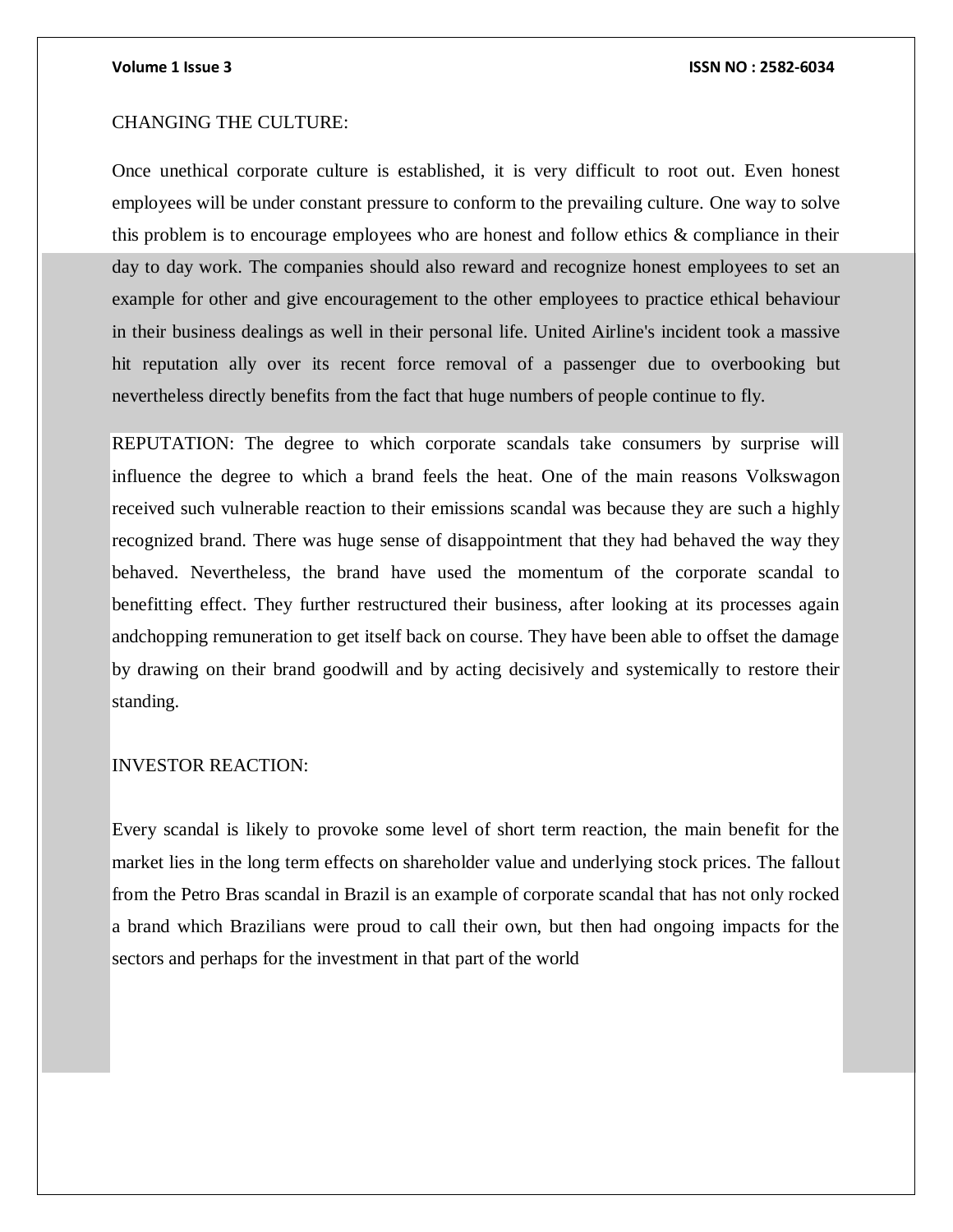#### RESILIENCE:

A brad's ability to move on from a scandal is critical to it achieving renewed traction in the market. While the Global Recall of the Galaxy Note 7 device is said to have cost the Samsung brand the better part of \$6billion, the company rebounded quickly with the significant success of its Galaxy S8 and S8 plus handsets, to the point where Forbes declared, 'coupled with a positive reception from the critics, the Galaxy S8 and S8 are on course to return Samsung to the top of the android free tree for the first time in nearly a year, provide a strong challenge to apple's current and future Iphone line up, and to define what it means to be a smart phone in 2017. The secret is knowing what to respond to, when and how.

### DURATION:

The length of the time that corporate scandals remain in the news can have detrimental effect on a brand 's stability to recover. The negative publicity to a brand makes the consumers loose their trust and reliability on that brand and the longer it lasts the lesser time the brand gets to recover and bounce back into the market like in case of Nestle Maggie we witnessed that its infilteration and all it was also banned but the case on NESTLE Maggie did not last that longer and came back to the market because it faced not as much negative publicity as it had gained love from everyone who were fond of maggie and of the opinion that it is healthy and tasty over the years.

### LANDMARK CASES ON CORPORATE SCANDALS:

## CASE STUDY 1: SAHARA GROUP<sup>1</sup>

This case came into radar of SEBI for the first time which ultimately led to arrest of Sahara India Pariwar Mr. Subrata Roy in 2014. this case was basically about conflicts in regulation. so the story is like this that there is one document called DRHP which stands for Draft Red Herring Prospectus and it is when a company wants to raise money from public ,the company will have to give information of financial operation and business transactions so company has to submit a DRHP document which is like an offer document to SEBI for IPO which stands for initial public offering. Then SEBI decides to approve it or not so when the DRHP in this case was submitted to SEBI by Sahara for its two companies i.e. Sahara India Real Estate Corp Ltd. (SIRECL) and

 $^1$  SUBRATA ROY SAHARA v. UOI, (2014) 8 SCC 470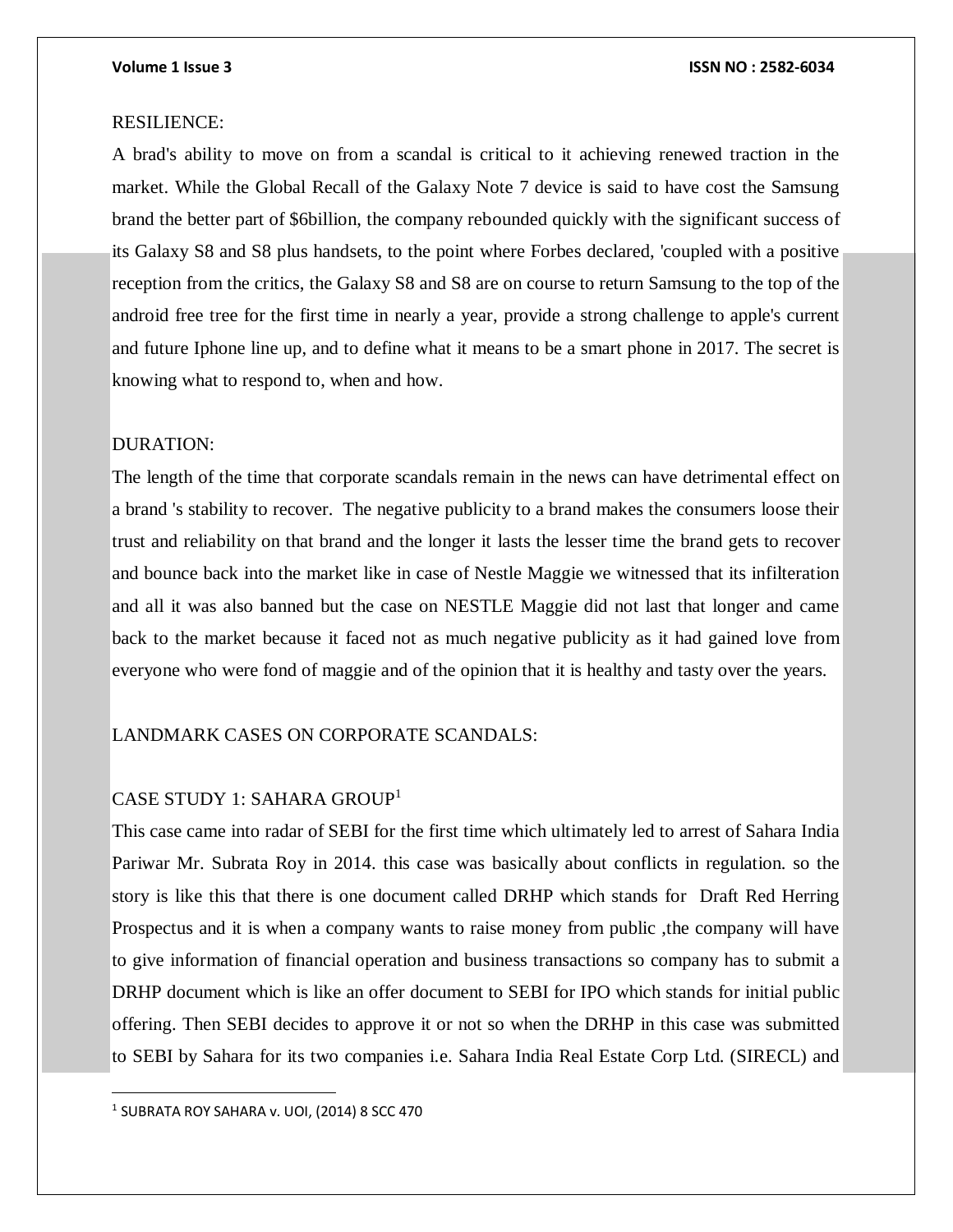Sahara Housing Investment Corp Ltd (SHICL) which issues OFCD, which were before getting permission that too without submitting IPO was collected which obviously stood out as illicit collection. Meanwhile Sahara denied that SEBI had no jurisdiction in the matter.

When on 30 SEPTEMBER, 2009 SEBI received the application for the same then only SEBI had sensed that there was something illicit going on in the companies but then on 25 DECEMBER, 2009 and on 4 JANUARY, 2010 complaints were filed against these two companies then it was affirmed to SEBI that definitely something wrong was going on. the complaints said that this company has been raising funds from us without being registered to SEBI and it was then after investigation discovered that Rs. 24000 was raised from 2 to 2.5 crore investors. There was no transparency of how the funds were raised i.e. process of raising funds and where it had been used. Through OFCD which optional fully convertible debentures company took money from public. There is rule that if OFCD has to be issued to less than 50 people in public then permission of ROI is required and if OFCD has to be issued to more than 50 people in public then permission of SEBI is required. And there is another rule that fund raising process has to be completed within six months but Sahara continued to raise funds for OFCD for 2 continuous years.

Then SEBI went on to take action and banned Sahara India Real Estate Corp Ltd. (SIRECL) and Sahara Housing Investment Corp Ltd (SHICL) and asked to return public 's money along with 50 % interest in return to which Sahara went on to appeal in Allahabad High Court for the same and got stay orders in SEBI ' s orders. But then on 11 APRIL, 2011 the high court reversed its orders and imposed ban plus 50% interest to be paid back to the public from the money was borrowed. then to fight over this issue further this case was challenged againbefore Supreme court and supreme court suggested Sahara group to challenge this case before the Securities Appellate Tribunal(SAT).Then SAT also approved to SEBI's orders and ordered Sahara to follow it.

Then Sahara went back to Supreme court and stated that it was private placement which was limited only to people who were closely related ton Sahara not for public as in he denied that it wasn't a OFCD due to which he further added by saying that SEBI has nothing to do with it. So SEBI shouldn't interfere in it. Then SEBI said that if there is more than OFCD offered to public or anyone then it must to take SEBI's permission which wasn't taken.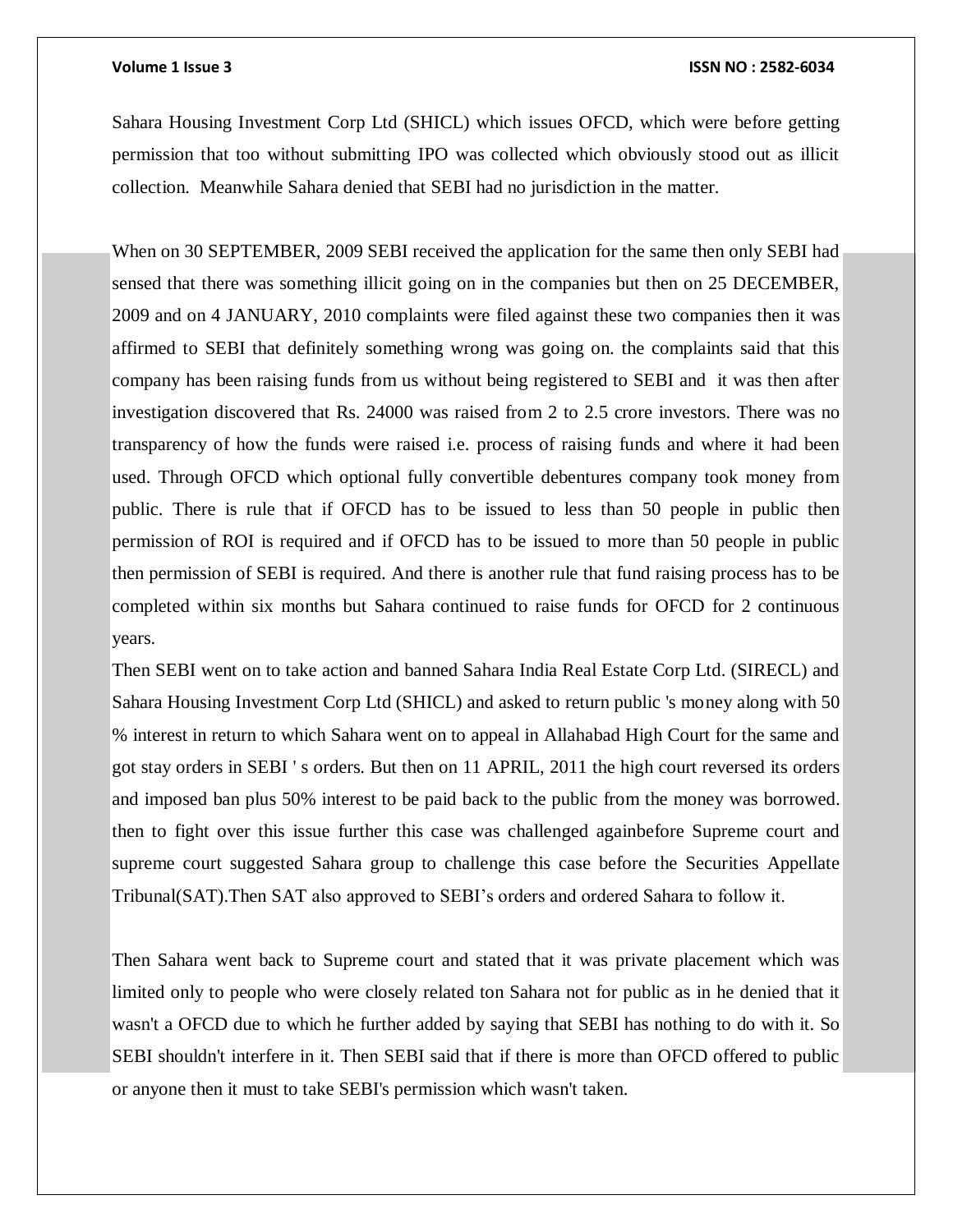After detailed investigation it also came out that Sahara had fictitious investors there was money laundering being done i.e. the details of investors had not been provided. Then Sahara declared that most of money has been paid to investors i.e., around US \$ 3.9 billion, save for paltry US \$ 840 million, which was handed over to SEBI. Then this point was raised that who were these investors to which money was returned which later on came out that there were fictitious investors as well to whom money has been paid. No records of refunds were there with company. When Subrata Roy failed to deposit the remaining money to SEBI along with that he also didn't attend hearings, the supreme court of India issued an arrest warrant against Sahara head in FEBURARY 2014.

In between all of these rumors and money laundering and misuse of political connections, Sahara denied all accusations and continuously challenged SEBI. TheSupreme Court wanted to end this fight and finally pinned down Sahara chief Subrata Roy in 2014. In this victory of SEBI the need for regulatory body and administration of justice was discovered.

# CASE STUDY 2: SARADHA CHIT FUND PONZI SHEME<sup>2</sup>:

There has been a lot many ponzi schemes taking place that is an alternate banking options and many people has been taking advantage of this in India. In India banking system is useful to people but to many it's not in such a way that we have different classes of people not everyone can afford the banking schemes. There are still people who lack with the formal banks and that is why people rely on informal banks. This leads to scams and for looking towards informal banking people invest in alternate banking options. These schemes are approached by low income Indians, lacking to banking access often rely on informal banking. These informal banks consists of money lenders who charges inflated rates i.e. there rates were increased by

2 SUBRATA CHATTORAJ v. UOI, (2014) 8 SCC 768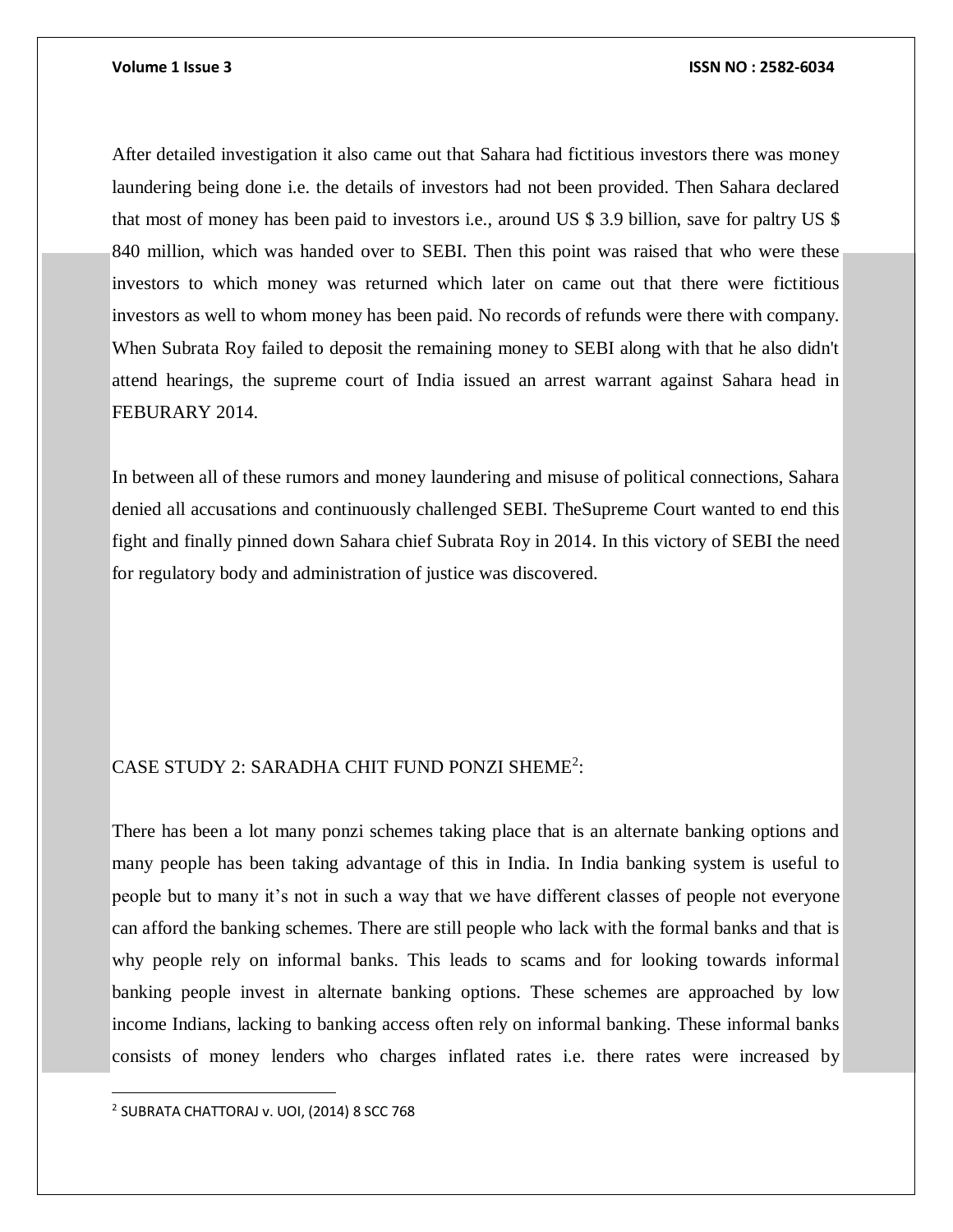themselves there was no protection to the person who was taking loans or giving money to investors for some sort of scheme informally and not only this but sometimes more methods were used conning investment schemes, non-convertible debentures, preference shares, as well as illegally hoax instruments in names of some fictitious construction projects.

These scheme are popularly taking places in north India but has been increasingly spreading all over India and the reason for this is that people are not aware of banking systems and facilities, fall in interest rates and if in case some frauds takes place then people are educationally. These schemes were ran by Saradha Group by collecting money from investors by issuing redeemable bonds and secured debentures and to trap people Saradha Group promised to investors that he will give prosperous and high profits from these investments.

Theponzi scheme run by Saradha Group collected money from investors by issuing redeemable bonds and secured debentures and promising incredulously high profits from reasonable investments.This scheme was conspired by Saradha Group by arranging some local agents from state of West Bengal and in return gave huge payouts from investor's deposits to expand prosperously, this scam continued and grew gradually and formed 200 companies. Thisconglomerates of 200 companies for money laundering to confuse SEBI.In APRIL, 2013 ugly phase of the investors of causing loss to investors of approximately US \$ 5 billion and caused bankruptcy to the investors.

SEBI did find something suspicious in the year 2009 because the company did not comply with companies act,2013 which says that if company has to raise funds from public from more than 50 investors then they have to seek their permission and verification to start company by issuing a formal prospectus, and not just this company had many fictitious investors plus these investors were interconnected. This labored many complications for SEBI but SEBI didn't gave up rather SEBI investigated Saradha Group further. Then to save himself Saradha decide to deceit SEBI by restoring different financial schemes, collective investment schemes, and these schemes were covered by tourism packages, real estate projects, and others. In 2012, this all came up and investors were tricked through chit fund as well. They didn't even knew where there money actually going to get SEBI off its back because chit fund schemes falls under state jurisdiction not SEBI's jurisdiction. However, SEBI very soon realized that the group was doing wrong by getting capital raised through chit fund hence they immediately ordered Saradha to stop the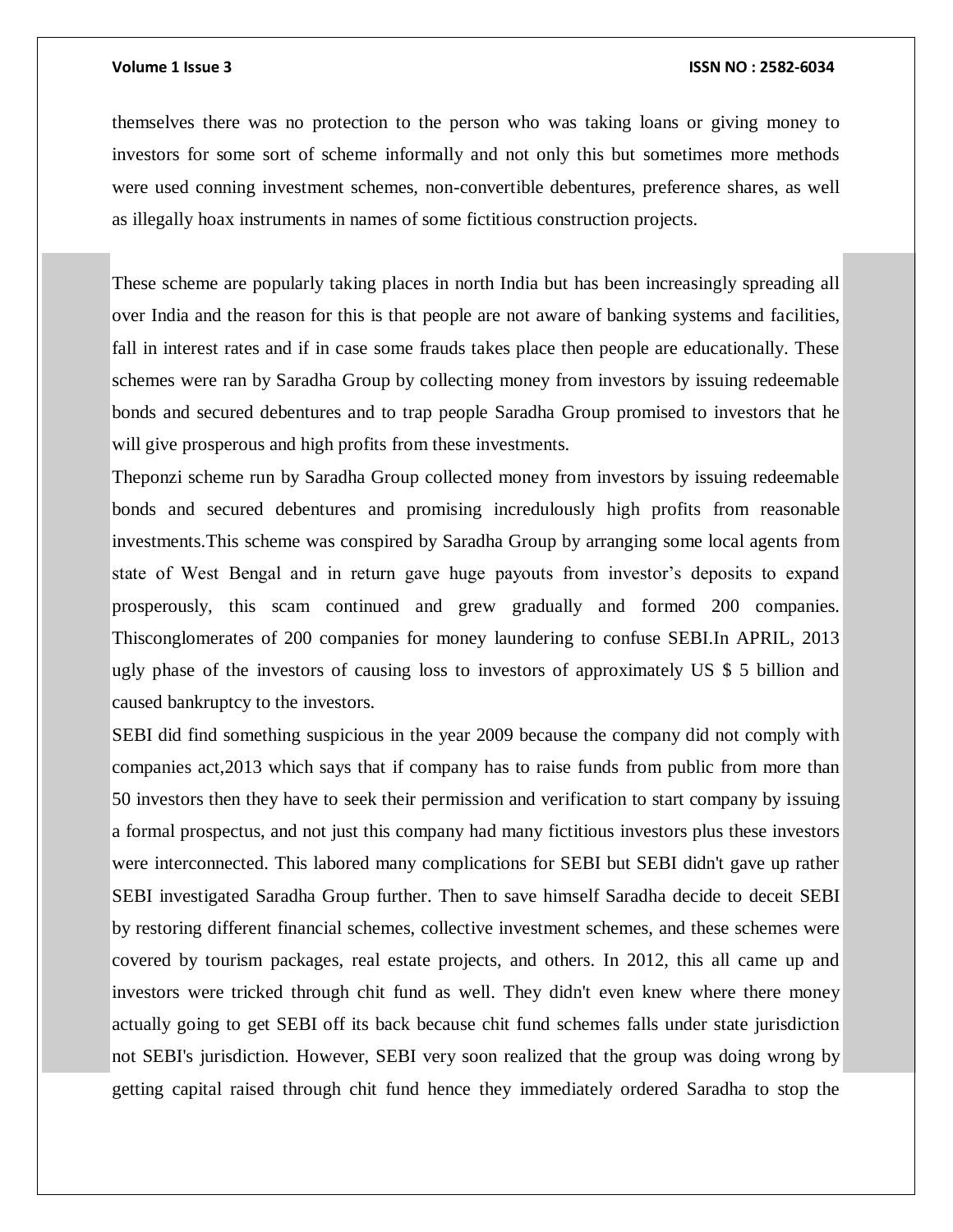activities till the time SEBI gives clearance. In face SEBI has warned the Government earlier also in the past about Saradha Group's fraud chit fund schemes in 2011 but it was of no use. Both the Government as well as Saradha had ignored all the warnings and facts produced by SEBI till the time company finally revealed fraud in 2013. As soon as the scandal was revealed, Inquiry Commission made a group to investigate the Group activities and also worked with Government to give some relief to the investors who were from a low income group. They managed to get a relief money from Government USD 90 million. Finally this case was handed over to CBI for further detailed investigation in spite of strong interference in this case by political parties.

### CASE STUDY 3: SATYAM COMPUTERS<sup>3</sup>

Satyam computers company ltd. was found as well as chairman in 1987 by Mr. RamalingaRaju. In this case many accused were found guilty one of them was brother of Mr. RamalingaRaju, B. Rama Raju for criminal breach of trust. There were eight other accused also who were involved in this.

On 7 JANUARY, 2009 when RamalingaRaju resigned from satyam board after admitting that the company has been inflating the book of accounts and has cheated for six million shareholders. Thereafter, some shareholders filed complaints against him. After being held in Hyderabad jail on charges of cheating and inside trading then when the case came into hands of CBI in FEBURARY 2009, the losses of shareholders were compensated at Rs. 1400 crore. Over this the company had been charged with Rs. 2500 crore which was recovered by selling the family shares in satyam.

Raju first confesses all charged which brought him into trouble but later when on 9 JANUARY , 2009 he got arrested by Andhra Pradesh police then later when he came out of jail in 2011 he refracted from his statements saying that all the allegation against him of forgery, inflation of accounts, cheating and conspiracy are false. And also that he had made dummy companies to raise money and later bought lands for himself with scam money. The CBI was also involved in this and had filed case on raju on the basis of aforesaid grounds.

After this scam this company continued to work even without its chief Tech Mahindra took over satyam computersin an auction by government so both these companies merged with satyam. An

<sup>3</sup> BYRARAJU RAMAA RAJU v. CBI (3) 2011 (1) SCC 694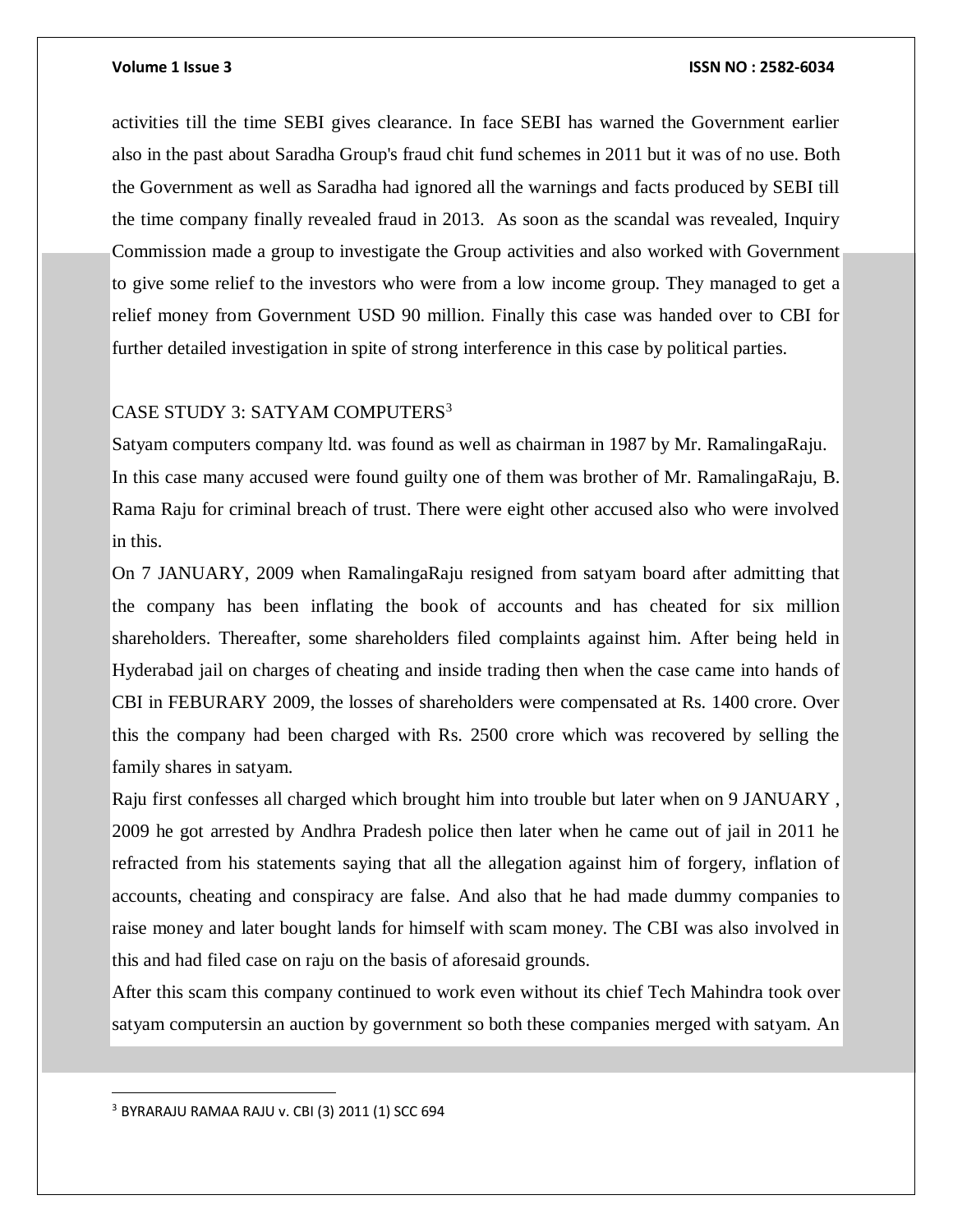economic offences court on DECEMBER 8 sentenced Raju and three others to six months imprisonment in six of the seven cases filed by the SFIO.

# CASE LAW 3: 2G SPECTRUM SCAM<sup>4</sup>

The year 2004 saw the advent in power of a ten-year reign of the UPA government and with it the series of scams that have become synonymous with the huge governmental machine of India. Despite many shocking scams later revealed, such as the CWG scam and the Coalgate scam, the biggest who left the country shocked was the 2G spectrum case. It remains the biggest scam in India with the total loss of treasure of 1.76 lakh crore, shrinking any other scam in the country and crowned it as the second biggest scam in the world after the magazine Watergate by Time. The case of ten years that followed involved the acquittal of all the suspects, but from the beginning it became the focal point of the daily media coverage. The fraud found its origins in May 2007, when A. Raja assumed the position of minister of telecommunications. Raja was a four-time member of the DMP party (member of the UPA alliance) who had strong ties to the TN CM family. Shortly after the acquisition, the Telecom Department initiated the 2G licensing process. As indicated in the debit cards, it is considered that these licenses have been set at prices of 2001 and not based on their rating of 2007. In addition, licenses were issued based on the "First come, first served" error (FCFS) to select owners who were not eligible or deliberately falsified or who were using fraudulent methods to gain access to the auction. Many other telecommunications operators were not physically able to access the auction windows according to the minister's instructions. The DoT also advanced the last date to present offers to favor entities such as Swan Telecom and Unitech against the recommendations of both Prime Minister Manmohan Singh and the Ministry of Finance. Singh had written to Raja asking him to follow a transparent process and eliminate the FCFS method chosen by Raja. These tests showed that the cabinet was certainly aware of the deceptive process that the DoT decided to follow. Despite this, the auctioning process was completed with a full-spectrum sales license valued at 92oo crore. It was subsequently revealed that Swan, Unitech and Tata Teleservices immediately sold

<sup>4</sup> CENTRE FOR PUBLIC INTEREST LITIGATION v. UOI & ORS. (2012) 3 SCC 1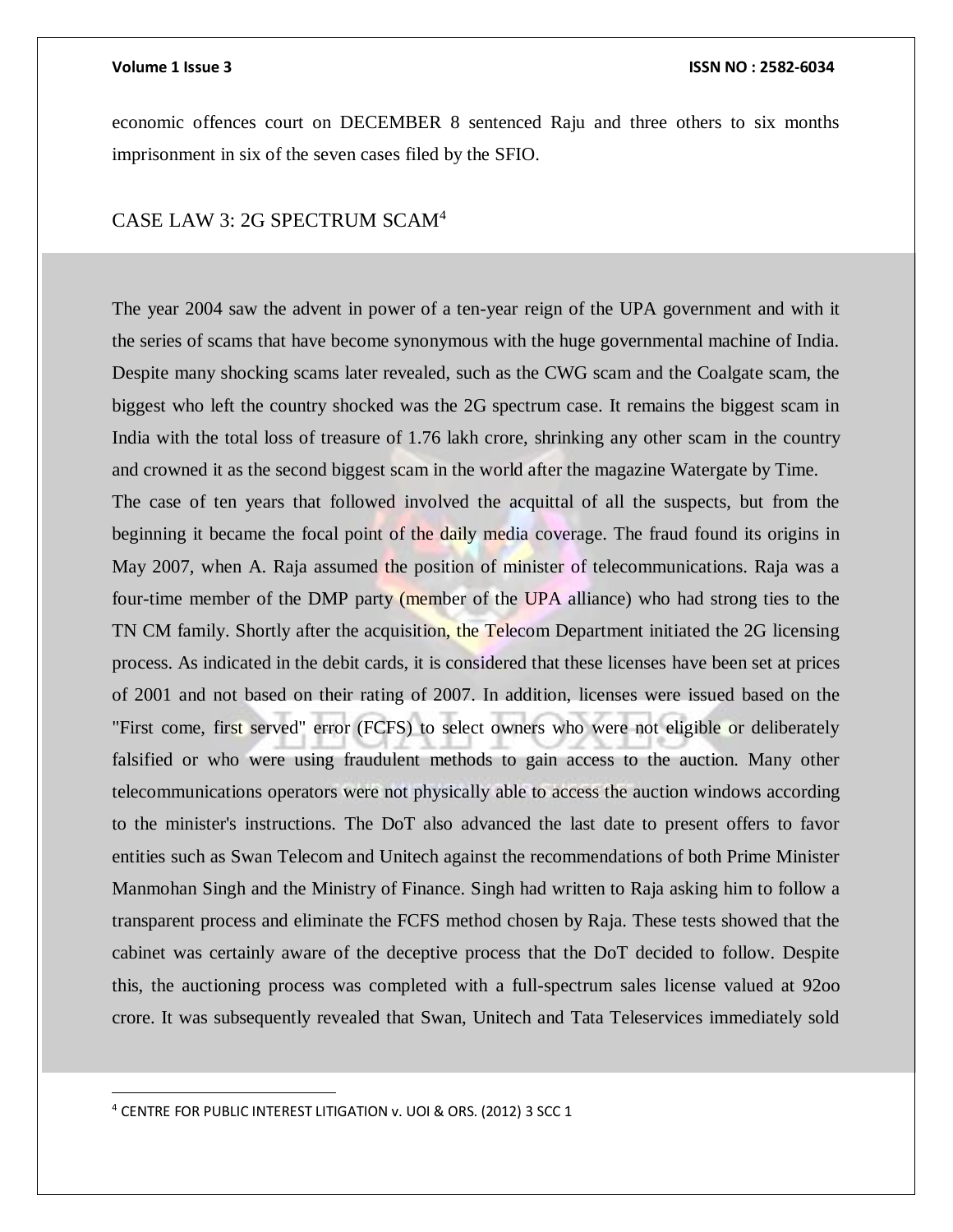licenses to other telecommunications companies with a significant premium. This was the difference that the CAG in its report was the net loss of the Treasury.

The scam first came to public attention due to a series of events beginning with an NGO's complaint to the central vigilance commission on the irregularities of the spectrum auction. He ordered the CBI to immediately begin an official investigation, but the scam took its modern form in the minds of people like the '2G scam' when the CAG released its first report with an estimated loss of 1.76 lakh crore total.

It was believed that Raja had accepted bribes of 200crore through swan investments in media companies Kalaignar TV Kanimozhi (daughter of TN CM). The CBI and ED claim that 3000 crores were transferred to Raja and his wife's accounts in Mauritius and Seychelles were bribes received from other beneficiaries during the scam. The resulting survey saw several high-profile arrests of politicians, bureaucrats and executives related to the case. KapilSibal replaced Raja as telecommunications minister, while there were similar substitutes from other subjects, including the then Secretary of Telecommunications, MD and vice president Anil DhirubhaiAmbani Group, vice president Essar, etc. Although the two sheets of cargo and CBI CAG report on all fraud, all defendants were acquitted in 2o17 by the special court in New Delhi, although the CBI and ED have expressed their plans to challenge the verdict at the High Court of Delhi.

While there has been a decade since the 2G scam, it brings to light the serious inefficiencies and opacity of many government functions. He stressed the ministerial Raja hegemony that could operate and how industry and the government were involved in these scams. It also ensured that future auctions will be monitored closely and implemented transparently, while India's large population finally allowed cellular telecommunications (something that many unknown in 2000). Finally, it is also important to consider how this and other scams increased the public distrust of the UPA government by giving way to alternative AamAadmi party as the mass and victory of the NDA in 2014 on a mandate to fight corruption. This particular does not imply that the alternatives are cleaner, but the fight against corruption is a significant cultural gap between the minds of the public that acts as a deterrent to future frauds.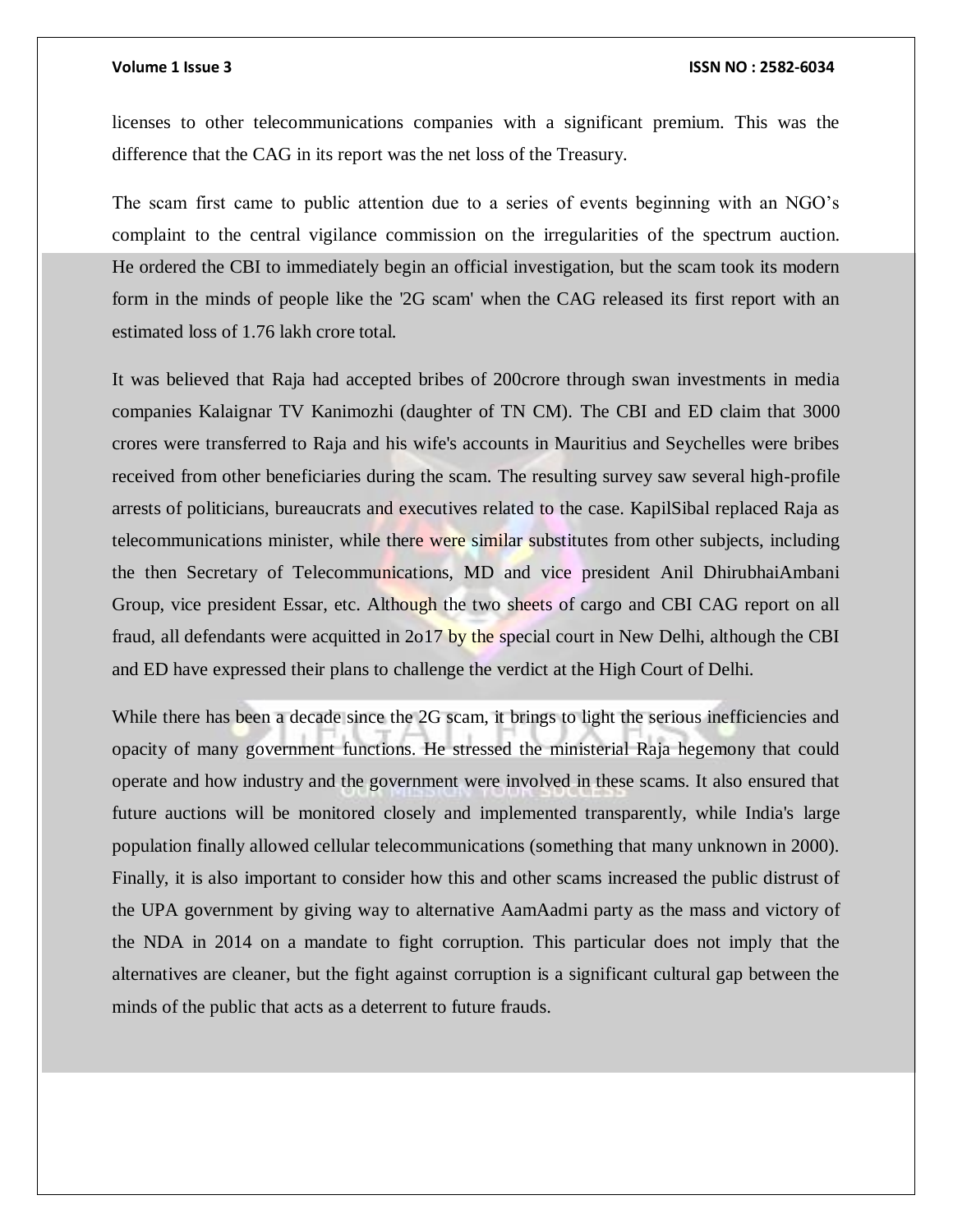# **CORPORATE SCANDALS CAN BE DANGEROUS TO OUR ECONOMY IN MANY WAYS:**

- 1. Every Multinational or private company plays an important role to our country's economy in some or other way. Unfortunately, whenever such scandals occur it not only effects that company or its employees but it also effects our national economy, our government and in a big way to consumers. It leaves a bad impact on people and on their lives. The companies get involved in these scandals as they wanted to evade from taxes and do not want to pay taxes on time and correctly. To save taxes they hide their business and make bogus companies for misappropriation of funds e.g. DinshawMakhenjee Petit case.
- 2. The reduced investment leads to inadequate supply of required goods and services in the country and some extreme cases it leads to inflation. The reason for reduced investment is the extortion of bribes from entrepreneurs, especially foreign entrepreneurs. In the countries where corruption is at peak the foreign companies will not be willing to invest in such countries. In such countries they feel the investors avoid investment as the cost of doing business is too high considering the factors like scandals. Thus, this situation leads to not only reduced investment but also reduced goods and services in the country and reduction in gross domestic product and inflation. Only solution which is seen is importing the goods is the only way to deal shortfall in goods availability but this puts lots of pressure on Ghana's foreign exchange reserves and BOP.
- 3. Reduced commitment from the NGOs / Donor Agencies : These scandals reduces the effectiveness of subsidy flow through diversion of funds from the intended projects e.g. developing countries Ghana benefits tremendously from the aid flow from international donor agencies like UNICEF, NESCO, USAID etc. but due to increased rate of scandal and corruption puts these agencies in a dilemma that their aid money does not end up in the pocket of corrupt people/government officials and thus the purpose of providing aid is lost which is to help the growth of the country and its people. These agencies hence prefer to provide aids to the country who have a good, stable and honest government rule.